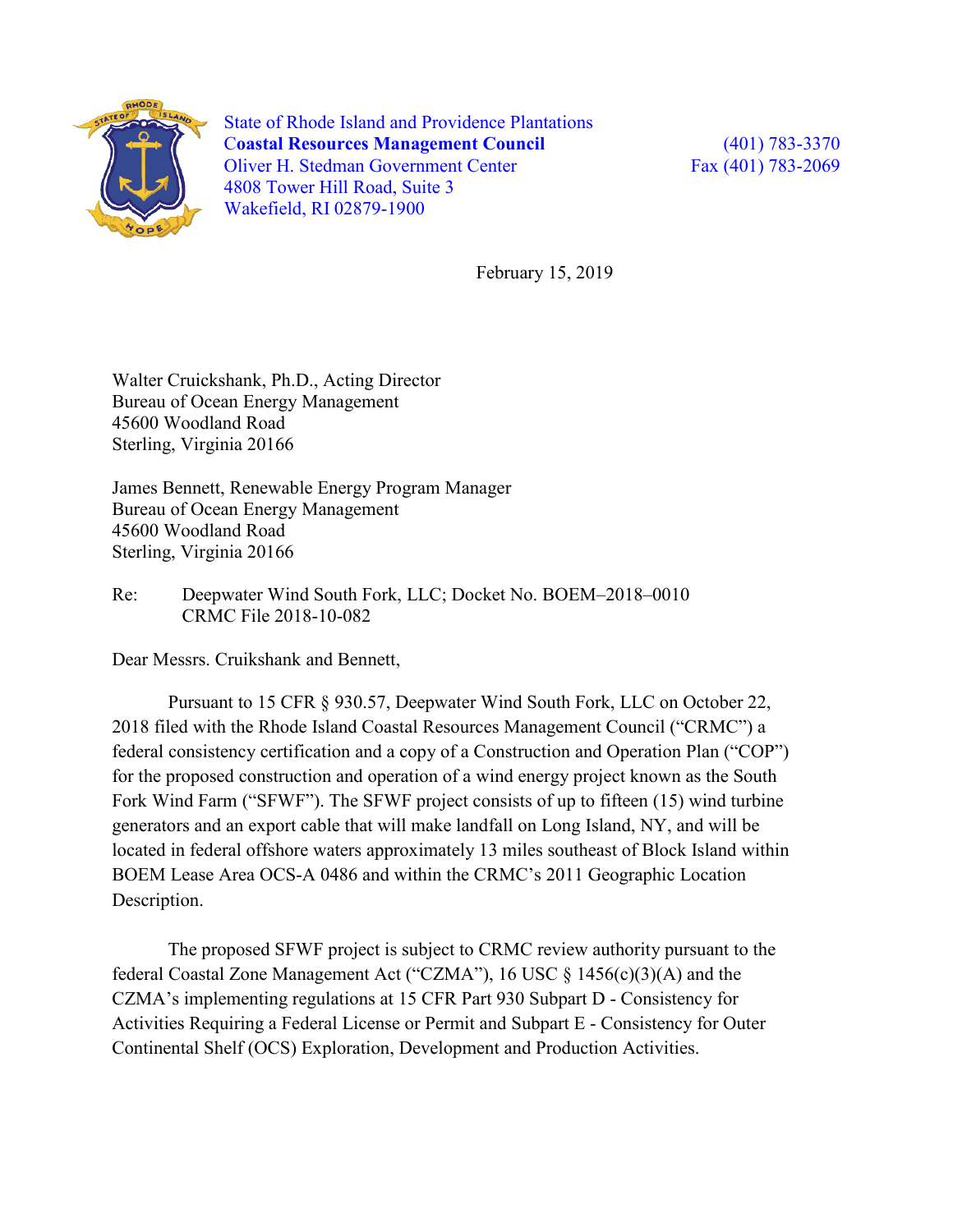Walter Cruickshank, Ph.D., Acting Director James Bennett, Renewable Energy Program Manager Bureau of Ocean Energy Management February 15, 2019 Page Two

The CRMC and Deepwater Wind South Fork, LLC have mutually agreed to stay the CRMC six-month federal consistency review period in accordance 15 CFR  $\S$  930.60(b) to provide sufficient time for discussions, meetings and exchange of materials between Deepwater Wind South Fork, LLC and the CRMC in order to meet the requirements of the CRMC's enforceable policies of the Ocean SAMP (650-RICR-20-05-11).

The purpose of this letter is to notify the Bureau of Ocean Energy Management (BOEM) of this stay agreement as required by 15 CFR § 930.60(b). Pursuant to the attached stay agreement executed on February 14, 2019, the CRMC consistency determination decision date in this matter is now due no later than October 25, 2019. The CRMC requests BOEM not to issue a license or permit to Deepwater Wind South Fork, LLC until the requirements of 15 CFR Part 930, Subparts D and E have been satisfied. The CRMC will notify BOEM when it issues a final decision in this matter.

Please contact me at 401-783-3370 or email  $gfugate(\omega$  crmc.ri.gov should you have any questions.

Sincerely,

Grover J. Fugate, Executive Director **Coastal Resources Management Council** 

 $\int$  /lat

Jeffrey Grybowski, Deepwater Wind South Fork, LLC  $cc$ David Kaiser. NOAA Allison Castellan, NOAA Jennifer Cervenka, CRMC Chair **CRMC** Members Anthony DeSisto, Esq., CRMC Legal Counsel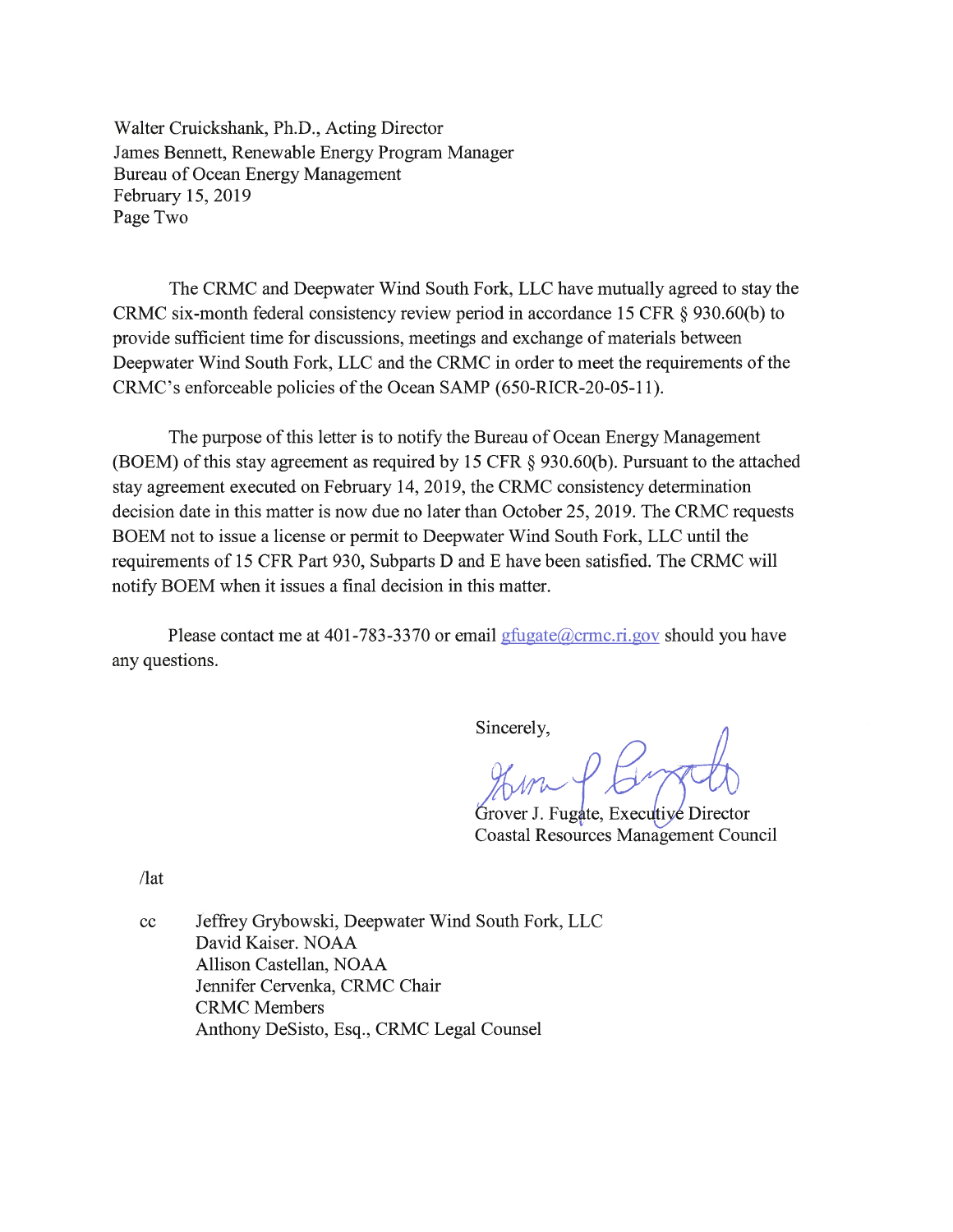

State of Rhode Island and Providence Plantations C**oastal Resources Management Council** (401) 783-3370 Oliver H. Stedman Government Center Fax (401) 783-3767 4808 Tower Hill Road, Suite 116 Wakefield, RI 02879-1900

## **AGREEMENT TO STAY SIX-MONTH REVIEW PERIOD**

## **Between**

## **Rhode Island Coastal Resources Management Council**

**And**

**Deepwater Wind South Fork, LLC**

The Rhode Island Coastal Resources Management Council, hereinafter referred to as the "CRMC," and Deepwater Wind South Fork<sup>[1](#page-2-0)</sup>, LLC, hereinafter referred to as "Deepwater Wind," hereby agree as follows.

Pursuant to 15 CFR § 930.57, Deepwater Wind filed a federal consistency certification with the CRMC on October 22, 2018 for the proposed construction and operation of a wind energy project, known as the South Fork Wind Farm, consisting of up to 15 wind turbine generators and an export cable that will make landfall on Long Island, NY, that will be located in offshore waters southeast of Block Island within BOEM Lease Area OCS-A 0486. The proposed project is subject to CRMC review authority pursuant to the federal Coastal Zone Management Act (CZMA), 16 USC § 1456(c)(3)(A) and the CZMA's implementing regulations at 15 CFR Part 930 Subpart D – Consistency for Activities Requiring a Federal License or Permit and Subpart E - Consistency for Outer Continental Shelf (OCS) Exploration, Development and Production Activities.

Pursuant to 15 CFR § 930.60(b) the CRMC and Deepwater Wind have mutually agreed to the following dates to stay the CRMC six-month review period as specified herein.

<span id="page-2-0"></span> <sup>1</sup> On October 8, 2018 Ørsted announced that it entered into an agreement with the D.E. Shaw Group to acquire a 100% equity interest in Rhode Island-based Deepwater Wind. In November 2018 federal regulators approved the merger of the two companies as a single organization named Ørsted US Offshore Wind.